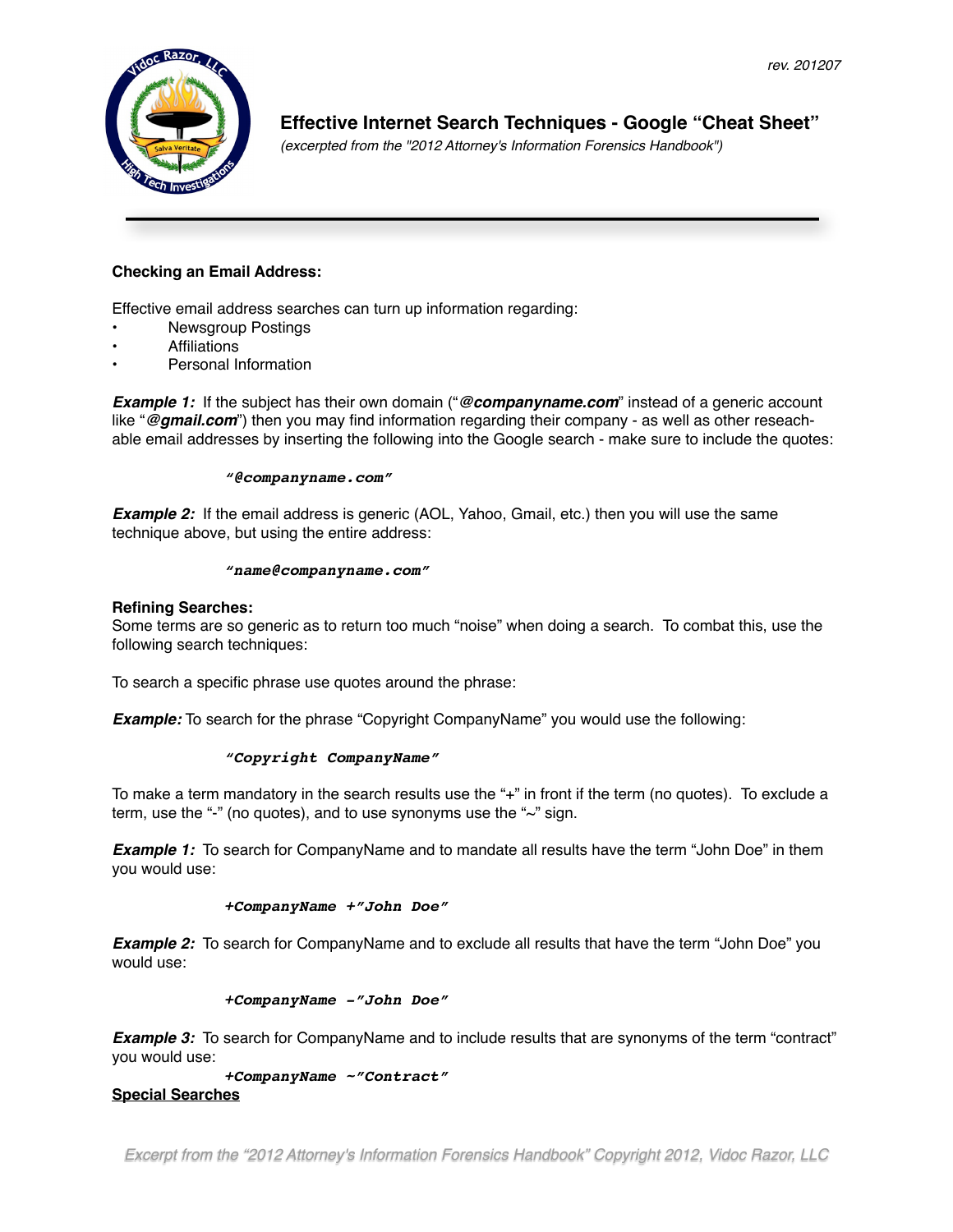#### **Site Searches:**

To search content on a specific site use the keyword "site:" (no quotes).

Example: To search CompanyName.com for the term "Property" you would use the following:

#### ! ! *site:CompanyName.com "property"*

#### **Cached Searches:**

Google may temporarily hold "caches" of a site. What this means is that in some cases a snapshot of a page as it appeared on a particular date is available. This can be useful to look for information that has been recently removed or changed.

**Example 1:** To find the latest Google cached version of CompanyName.com:

#### ! ! *cache:CompanyName.com*

**Example 2:** To find the latest Google cached version of the contact page on CompanyName.com:

#### ! ! *cache:CompanyName.com/contact.html*

### **Linked Sites:**

This will show other sites that link to a particular site on the web. This can help identify other relationships, affiliations, etc.

**Example:** To search for sites that link to CompanyName.com you would use:

#### ! ! *link:CompanyName.com*

#### **Filetype searches:**

You can look for particular file types (xls, doc, pdf, etc.) by using the keyword "filetype:". This can be useful particularly when combined with a company or site reference. Make sure to read the "Caveats" section below.

**Example 1:** To find spreadsheets that are associated with CompanyName, or have CompanyName in them:

#### ! ! *+CompanyName filetype:xls*

**Example 2:** To find spreadsheets indexed specifically on site CompanyName.com:

#### ! ! *site:CompanyName.com filetype:xls*

#### **Caveats**

Not all information is indexed by Google. There are ways to instruct Google not to search/index certain items or sections of a site. In other words - just because you don't find it doesn't mean it doesn't exist.

This applies particularly to the filetype keywords - not everyone will make the mistake of having documents indexed by Google accidentally - although you would be surprised at the number that have!